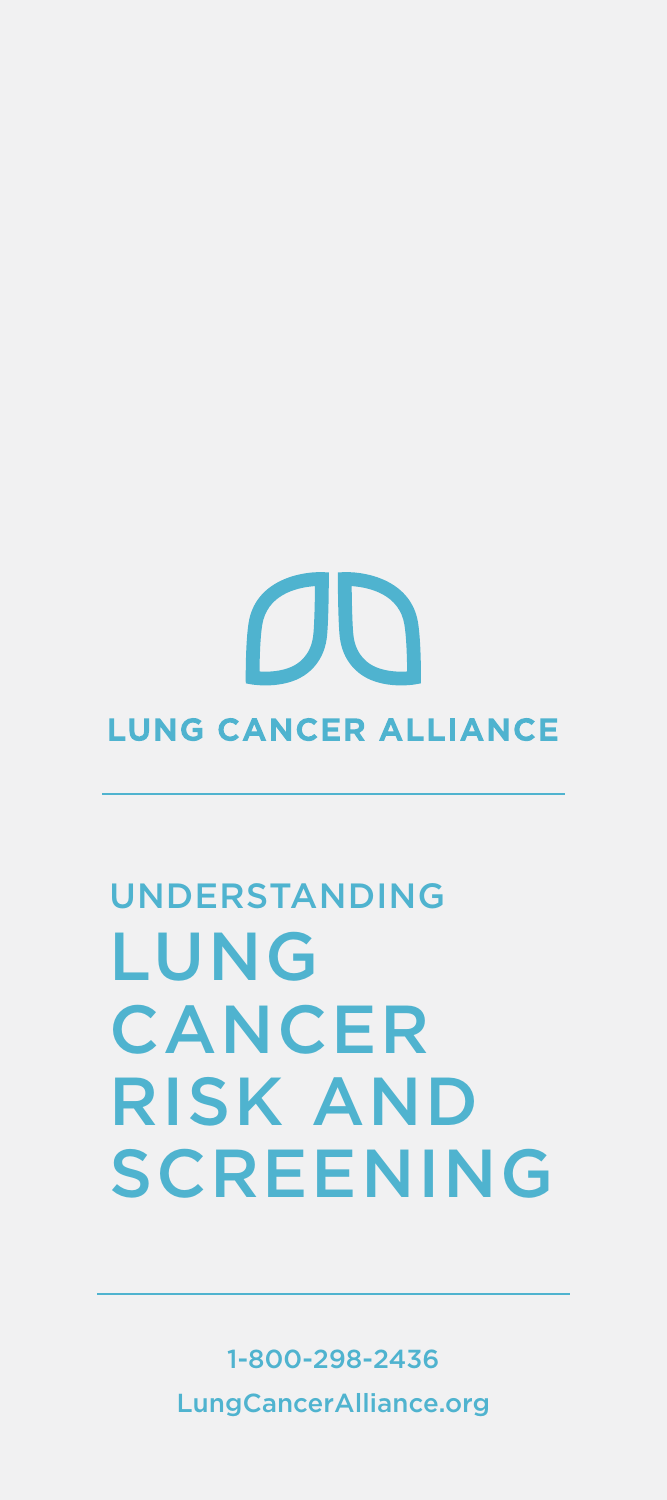## risk

Your risk for lung cancer is unique to you. Here are some factors that might put you at risk for lung cancer:

- A history of smoking
- Exposure to radon or asbestos
- A history of lung cancer in your immediate family
- Exposure to Agent Orange or other cancer causing materials
- A diagnosis of other respiratory disease such as COPD, emphysema, chronic bronchitis or pneumonia
- Contact with secondhand smoke

## **SCREENING**

## WHAT IS CANCER SCREENING?

A test to check for disease in someone who does not have any symptoms. Some examples of cancer screening include mammograms for breast cancer, pap smears for cervical cancer and colonoscopies for colon cancer. The goal of screening is to find cancer early when it is more treatable and even curable.

For lung cancer, low dose CT (LDCT) scans are the only proven method. Chest x-rays are not effective.

## Who should be screened for lung cancer?

You should be screened for lung cancer if you are between 55-80, have at least a 30 pack year\* smoking history and currently smoke or quit within 15 years.\*\*

If you are 50 or older, have a 20 pack year smoking history and one additional risk factor (other than secondhand smoke exposure), you should talk with your doctor or local screening program to see if screening is recommended for you.

## WHY SHOULD I CONSIDER BEING SCREENED?

When lung cancer is caught early, it is easier to treat and more likely to be curable.

## Are there risks involved with screening?

All cancer screening tests have risks. LDCT scans often find spots in the lungs that are not cancers. If they look a certain way or are over a certain size, an additional scan or procedure may be needed to diagnose or rule out cancer. There is also a small amount of radiation used in the test.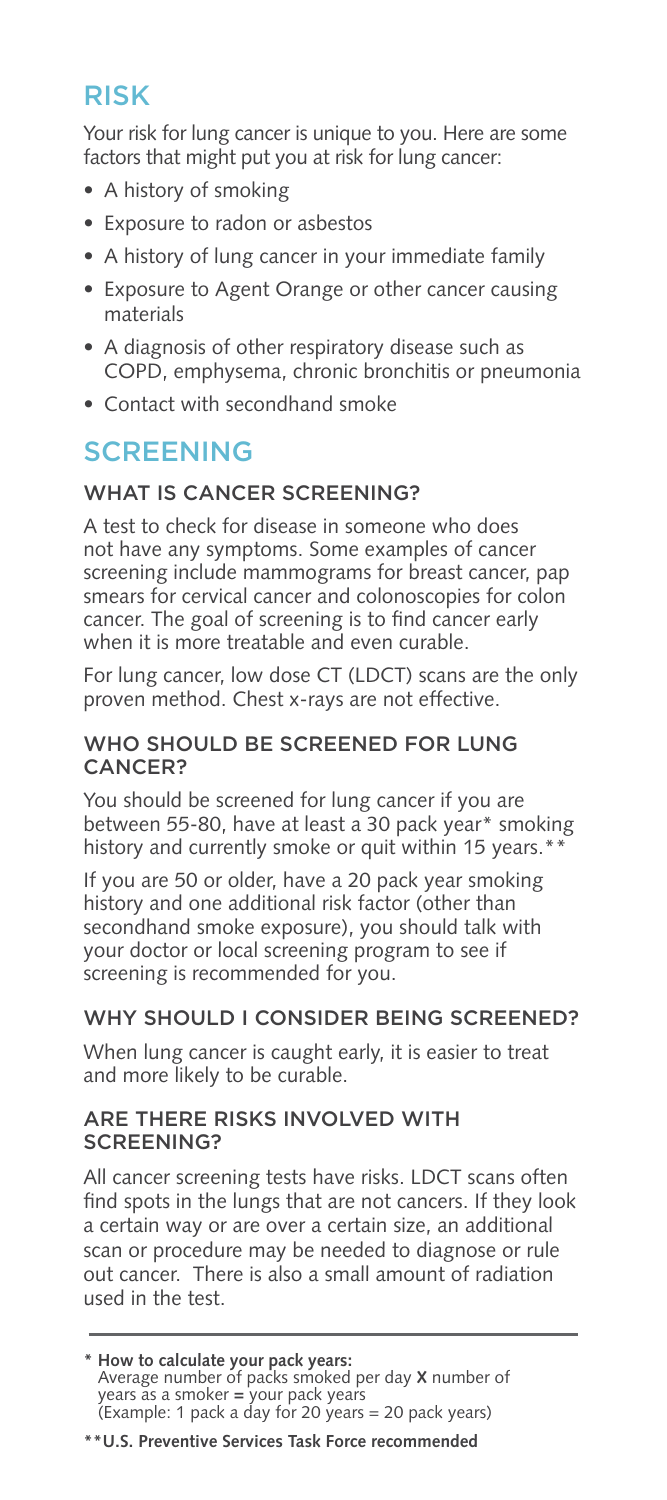## How often should i be screened?

Talk to your doctor about the results of your first screening to determine what you need to do next. For most people, a yearly scan is recommended.

## WHERE SHOULD I BE SCREENED?

You should be screened for lung cancer only in an experienced center that follows approved guidelines for lung cancer screening, such as a Lung Cancer Alliance Screening Center of Excellence. To find a center near you, call our HelpLine at 1-800-298-2436 or visit our website at www.lungcanceralliance.org.

## **more information**

Here are some questions to ask your local screening center to determine whether they are screening responsibly:

## 1**. What test do you use to screen for lung cancer?**

The test should be a LDCT scan, which means that the radiation amount is much lower than in a regular CT scan.

## 2. **Who will interpret the scan?**

LDCT scans can be more challenging to read than regular CT scans. It is best for a radiologist with experience reading and reporting LDCT scans of the chest to be the one to interpret your scan.

## 3. **What guidelines will be used if something is found?**

There are several sets of guidelines developed by professional organizations being used in lung cancer screening and all of them are acceptable. What is important is that your center follows one of them consistently.

## 4. **What will happen if something is found?**

If something found needs further evaluation, it is good to go to a center that will work with your primary care doctor to arrange the follow up care that you need, preferably from a team of doctors that work together to evaluate and treat you.

## 5. **Who is eligible for screening in your program?**

Currently, only people who are older and have a significant smoking history should be screened for lung cancer, unless it is through a research study (see "Who should be screened for lung cancer?").